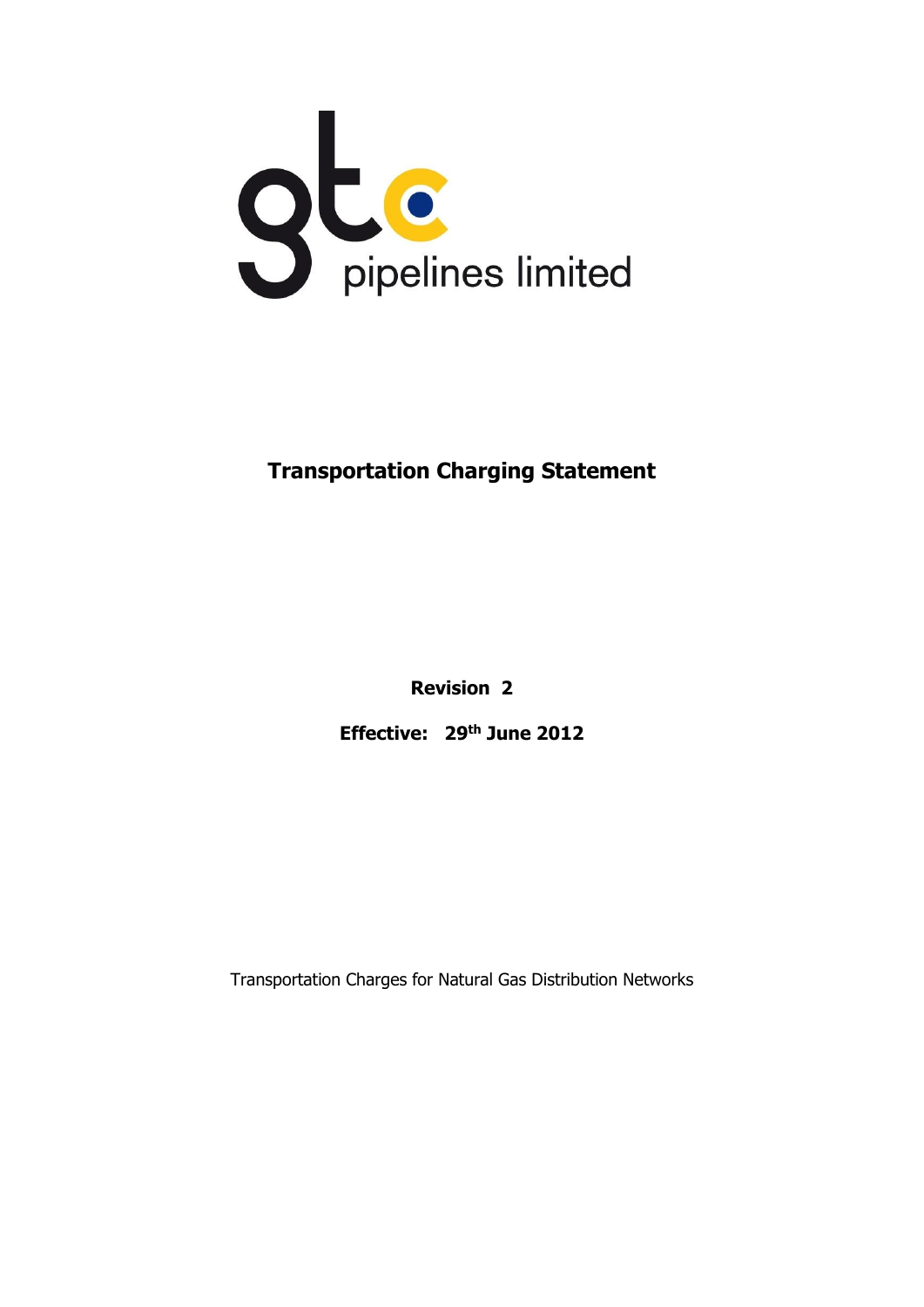# **Contents**

| 1. |                                                                            |                                                                               |                                                                                                                                                    |  |  |  |  |
|----|----------------------------------------------------------------------------|-------------------------------------------------------------------------------|----------------------------------------------------------------------------------------------------------------------------------------------------|--|--|--|--|
| 2. | GPL GAS TRANSPORTATION CHARGING METHODOLOGY - Relative Price Control (RPC) |                                                                               |                                                                                                                                                    |  |  |  |  |
|    | 2.1                                                                        |                                                                               |                                                                                                                                                    |  |  |  |  |
|    |                                                                            |                                                                               |                                                                                                                                                    |  |  |  |  |
|    | 2.2                                                                        |                                                                               | Setting the Floor and Ceiling Around GPL's Indexed Transportation Charges6                                                                         |  |  |  |  |
|    |                                                                            | 2.2(a)                                                                        | Example of GPL Transportation Charge Floor and Ceiling around the                                                                                  |  |  |  |  |
|    | 2.3                                                                        |                                                                               | Setting the Path of the Floor and Ceiling around the GPL Transportation Charge. 7                                                                  |  |  |  |  |
|    |                                                                            |                                                                               | 2.3 (a) Example of Path of the Floor and Ceiling around GPLs Transportation                                                                        |  |  |  |  |
|    | 2.4                                                                        |                                                                               | Initial Transportation Charges for Supply Points with an RPC Entry Date which is                                                                   |  |  |  |  |
|    |                                                                            |                                                                               | 2.4 (a) Example of Initial Transportation Charges for Supply Points with an RPC<br>Entry Date which is the date of Binding Contractual Agreement 9 |  |  |  |  |
|    | 2.5                                                                        | Initial Charges for Supply Points with an RPC Entry Date which is the Date of |                                                                                                                                                    |  |  |  |  |
|    | 2.6                                                                        |                                                                               |                                                                                                                                                    |  |  |  |  |
|    |                                                                            | 2.6(a)                                                                        | Example of GPL Annually Adjusted Transportation Charges  11                                                                                        |  |  |  |  |
|    | 2.7                                                                        |                                                                               |                                                                                                                                                    |  |  |  |  |
|    |                                                                            | 2.7.1                                                                         |                                                                                                                                                    |  |  |  |  |
|    |                                                                            | 2.7.2                                                                         | Industrial and Commercial and Domestic Infill Premises 11                                                                                          |  |  |  |  |
|    | 2.8                                                                        |                                                                               |                                                                                                                                                    |  |  |  |  |
| 3. | GPL GAS TRANSPORTATION CHARGING METHODOLOGY FOR LEGACY SUPPLY POINTS       |                                                                               |                                                                                                                                                    |  |  |  |  |
|    | 3.1                                                                        | Domestic Smaller Supply Points with an AQ not greater than 73,200 kWh  12     |                                                                                                                                                    |  |  |  |  |
|    | 3.2                                                                        | Commercial Supply Points and Domestic Supply Points with an AQ of greater     |                                                                                                                                                    |  |  |  |  |
| 4. |                                                                            |                                                                               |                                                                                                                                                    |  |  |  |  |
|    | 4.1                                                                        |                                                                               |                                                                                                                                                    |  |  |  |  |
|    | 4.2                                                                        |                                                                               |                                                                                                                                                    |  |  |  |  |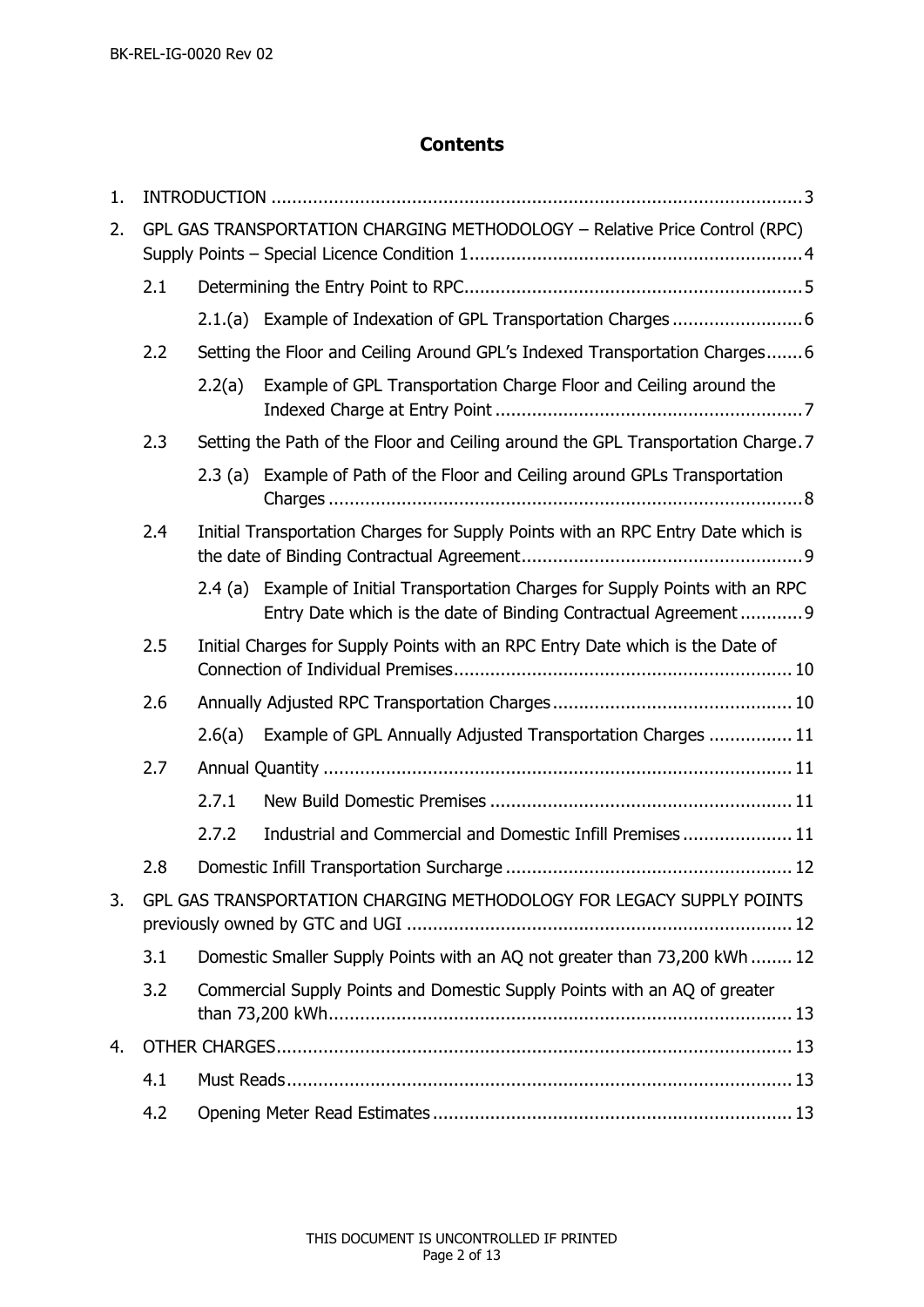# <span id="page-2-0"></span>**1. Introduction**

GTC Pipelines Limited (GPL) is an Independent Gas Transporter (IGT) which transports natural gas to circa 500,000 consumers connected directly to its natural gas distribution networks.

This publication sets out the Transportation Charges which apply for the use of GPL's natural gas pipeline system from 29<sup>th</sup> June 2012 pursuant to GT Special Licence Condition 1 and Standard Licence Condition 4.

In this Transportation Charging Statement, the methodology for calculating transportation charges relating to **RPC** (Relative Price Control) Supply Points is as contained in Section 2.

Details of transportation charges relating to **Legacy Supply Points** previously owned by **GTC Infrastructure Limited (GTC)** and **Utility Grid Installations Limited (UGI)** are as contained in Section 3.

**RPC Supply Point(s)** means all premises that are not defined as Legacy Supply Points (below) and are charged under Special Licence Condition 1.

Legacy Supply Point(s) means existing or future premises in respect of which GPL makes, or shall make, charges to shippers under standard condition 4 (Charging of Gas Shippers – General) and at least one of the premises that forms part of the same clearly identifiable site or project was connected to GPLs system and gas had entered that premises' service pipe before 1 January 2004.

Ofgem has agreed the following **Migration Dates** with GPL of:

**31 December 2010** for supply points previously owned by GTC; and

**31 December 2020** for all supply points previously owned by UGI

whereby all Legacy Domestic Supply Points with an Annual Quantity (AQ) of not greater than 73,200 kWh prior to  $1<sup>st</sup>$  January 2004 will migrate to RPC charging arrangements.

**Legacy Commercial Supply Points** and **Legacy Domestic Supply Points with an AQ of greater than 73,200 kWh prior to 1st January 2004 that were previously owned by GTC** will be charged at a daily rate that has been fixed for a period of 20 years from the date that the meter was fitted and which will not be subject to inflation under derogation arrangements approved by Ofgem.

**Legacy Commercial Supply Points** and **Legacy Domestic Supply Points with an AQ of greater than 73,200 kWh prior to 1st January 2004 that were previously owned by UGI** will be charged in accordance with RPC Charging Arrangements.

GPL's Transportation Charges are governed by the Office of Gas and Electricity Markets (Ofgem) to ensure that they meet relevant objectives as detailed in the Gas Transporters' Standard and Special Licence Conditions.

Details of GPL and its activities can be found on GPL's internet site [www.gtc-uk.co.uk.](http://www.gtc-uk.co.uk/)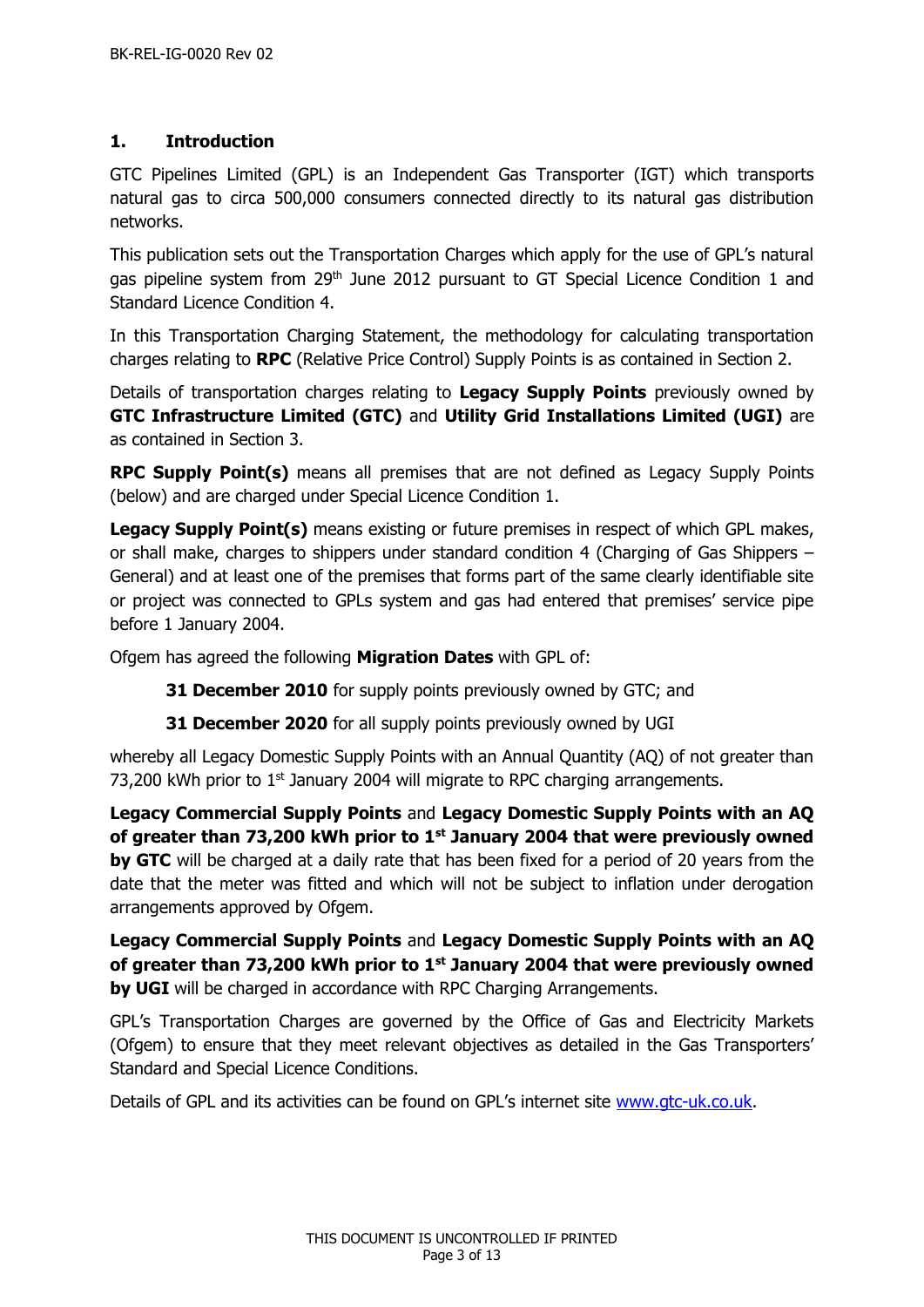Queries relating to the contents of this publication, or copies of the publication itself, can be obtained from:

Regulations & Customer Affairs GTC Pipelines Limited Synergy House Woolpit Business Park Woolpit Bury St Edmunds Suffolk IP30 9UP (01359) 302255

# <span id="page-3-0"></span>**2. GPL Gas Transportation Charging Methodology – Relative Price Control (RPC) Supply Points – Special Licence Condition 1**

All GPL Supply Points that are not charged under Legacy arrangements will be charged under RPC arrangements as are detailed in this Section 2 of the Transportation Charging Methodology.

GPL has referred to Ofgem's RPC Guidance Version 6.0 dated 13/09/07 and Special Condition 1. Charging of Gas Shippers – Relative Price Control in preparing this Methodology. For the avoidance of doubt, any discrepancy between the aforementioned documents is unintentional and both Special Condition 1 and the RPC Guidance Version 6.0 (or any subsequent amendments) will take precedence.

For the purposes of this section 2, defined terms shall have the following meanings:

**Ct** means the charge ceiling determined in accordance with 2.2

- **CSEP** means the incumbent Distribution Networks (DNs) connected system exit point charges as published in the prevailing transportation charges statement at Entry Point excepting all charges for metering, meter reading, CSEP Administration charges, NTS Entry Capacity Charges where determined by auction, or other charges determined in writing by the **Authority**
- **Entry Point** means the date at which t=1 allocated in accordance with 2.1

**Ft** means the charge floor determined in accordance with 2.2

**RPI** means the value published in October of each year by the Authority and calculated as the percentage charge (whether of a positive or negative value) in the arithmetic average of the retail price index determined in respect of April to September (both inclusive) of the current calendar year and the arithmetic average of the retail price index determined with respect to April to September of the previous calendar year.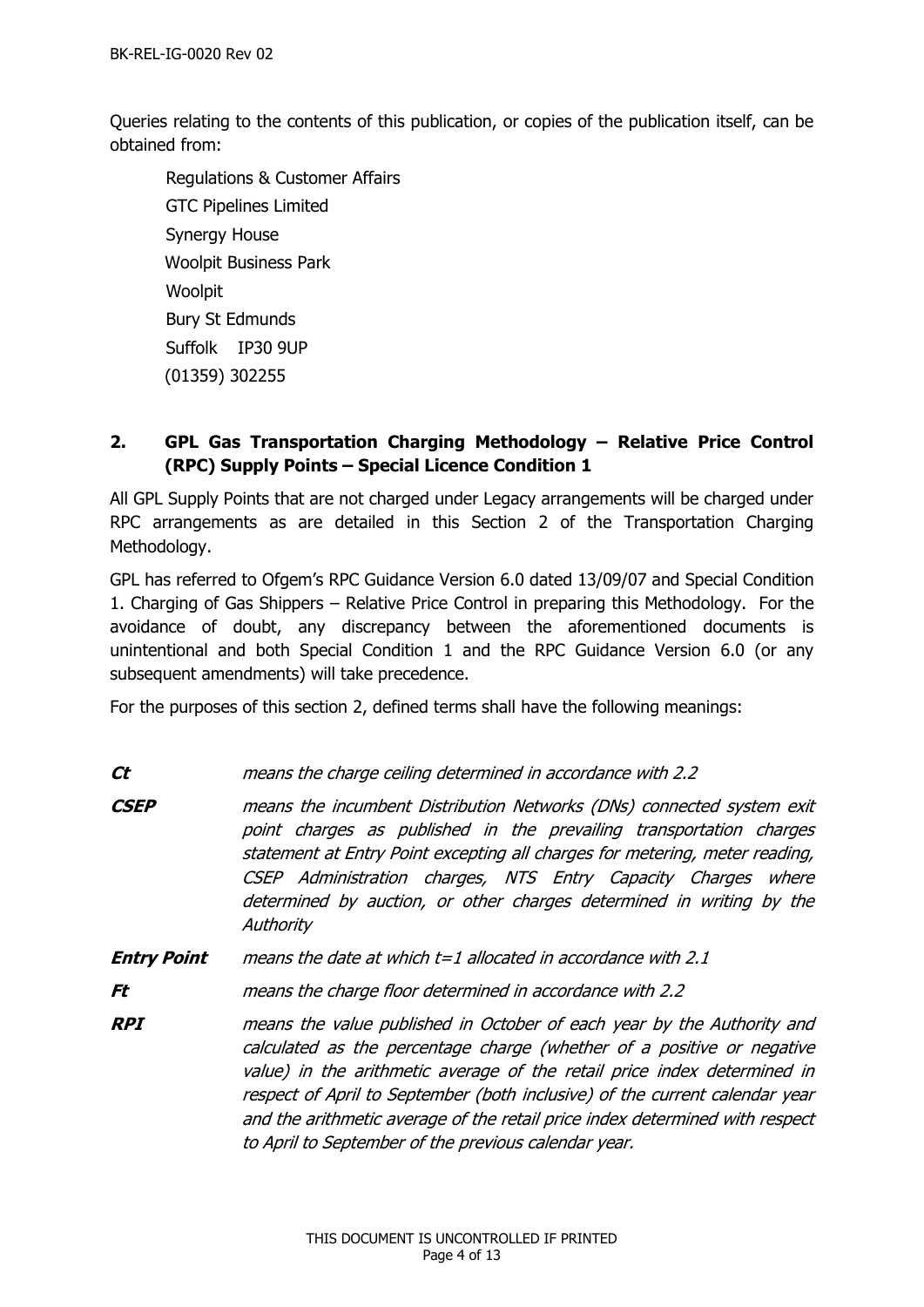- **SSP** means the DN's single supply point charges for premises as published in the prevailing transportation charges statement at Entry Point excepting all charges for metering, meter reading, CSEP Administration charges, NTS Entry Capacity Charges where determined by auction, or other charges determined in writing by the Authority
- **TCt** means the maximum charge GPL may levy subject to the floor and ceiling in 2.2
- **TCt-1** means the maximum charge GPL may charge each premises subject to the floor and ceiling in the preceding year of part thereof
- **WSSPr** means the percentage change in the average of the DN's single supply point charge from year t-1 to year t for each Network Region values for which shall be published and determined in October of each year by the **Authority**
- **∆r** means the annual percentage change in respect of the DN region in which the premises are located, set in accordance with the table below for the period 2004 to 2014

| <b>Region</b>        | <b>Annual percentage change</b> |
|----------------------|---------------------------------|
| Scotland             | 0.42                            |
| North & Yorkshire    | 1.13                            |
| North West           | 1.40                            |
| East England         | 1.64                            |
| <b>West Midlands</b> | 1.57                            |
| Wales and South West | 0.36                            |
| North London         | 1.23                            |
| South & South East   | 1.51                            |

### <span id="page-4-0"></span>**2.1 Determining the Entry Point to RPC**

GPL will allocate an RPC Entry Point on an individual Connected System Exit Point (CSEP) basis within 60 days of the binding contractual agreement between GPL and the consumer requiring the connection or the appointed agents of either party.

The date of Entry Point to RPC for all supply points on a particular CSEP will be either:

- i) the date of the binding contractual agreement; or
- ii) the date of the connection of individual premises.

GPL's Transportation Charges are indexed at the Entry Point to RPC via the following formula:

### **TCt = SSP – CSEP**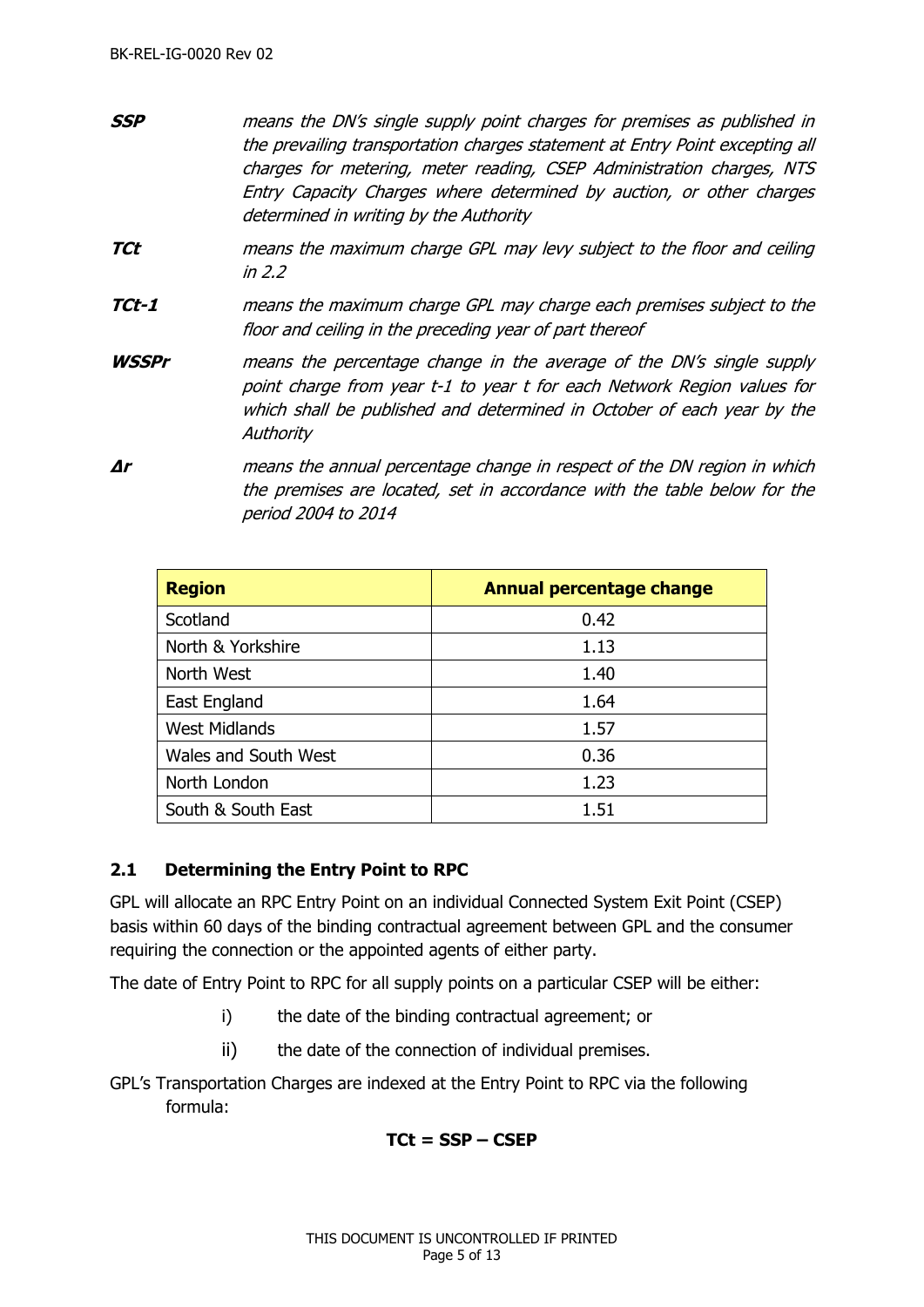## <span id="page-5-0"></span>**2.1.(a) Example of Indexation of GPL Transportation Charges**

In the following example it is assumed that there are 50  $x$  3 bedroom detached properties and 50 x 4 bedroom detached properties on a particular CSEP, the Exit Zone is EA4, the total CSEP Annual Quantity for RPC purposes is 2,055,250 kWh and the Entry Point to RPC is the date of binding contractual agreement – which in this case is 1st July 2004.

The prevailing DN charging statement in this example is the Transco statement dated  $1<sup>st</sup>$ April 2004.

| 3 Bed detached | $SSP = £82.94 p.a$                |
|----------------|-----------------------------------|
| property       | $CSEP = £42.59 p.a$               |
|                | <b>Indexed GPL Transportation</b> |
|                | Charge = £40.35 p.a               |
|                | $= 11.05$ pence per day           |

| 4 Bed detached | $SSP = £100.37p.a$                |
|----------------|-----------------------------------|
| property       | $CSEP = £51.50 p.a$               |
|                | <b>Indexed GPL Transportation</b> |
|                | Charge $=$ £48.87 p.a             |
|                | $= 13.39$ pence per day           |

### <span id="page-5-1"></span>**2.2 Setting the Floor and Ceiling Around GPL's Indexed Transportation Charges**

When the RPC Entry Date for a property has been assigned in accordance with 2.1 above, a floor and ceiling is set around the indexed charge. This will form the basis for both the setting of initial transportation charges for supply points with an RPC Entry Point of binding contractual agreement that are not connected within the same calendar year as indexation and annual adjustments to the ongoing GPL Transportation Charge for all supply points.

The GPL Transportation Charges floor and ceiling at Entry Point is calculated as follows:

$$
Ct = T Ct \times (1+0.05)
$$
  

$$
Ft = T Ct \times (1-0.05)
$$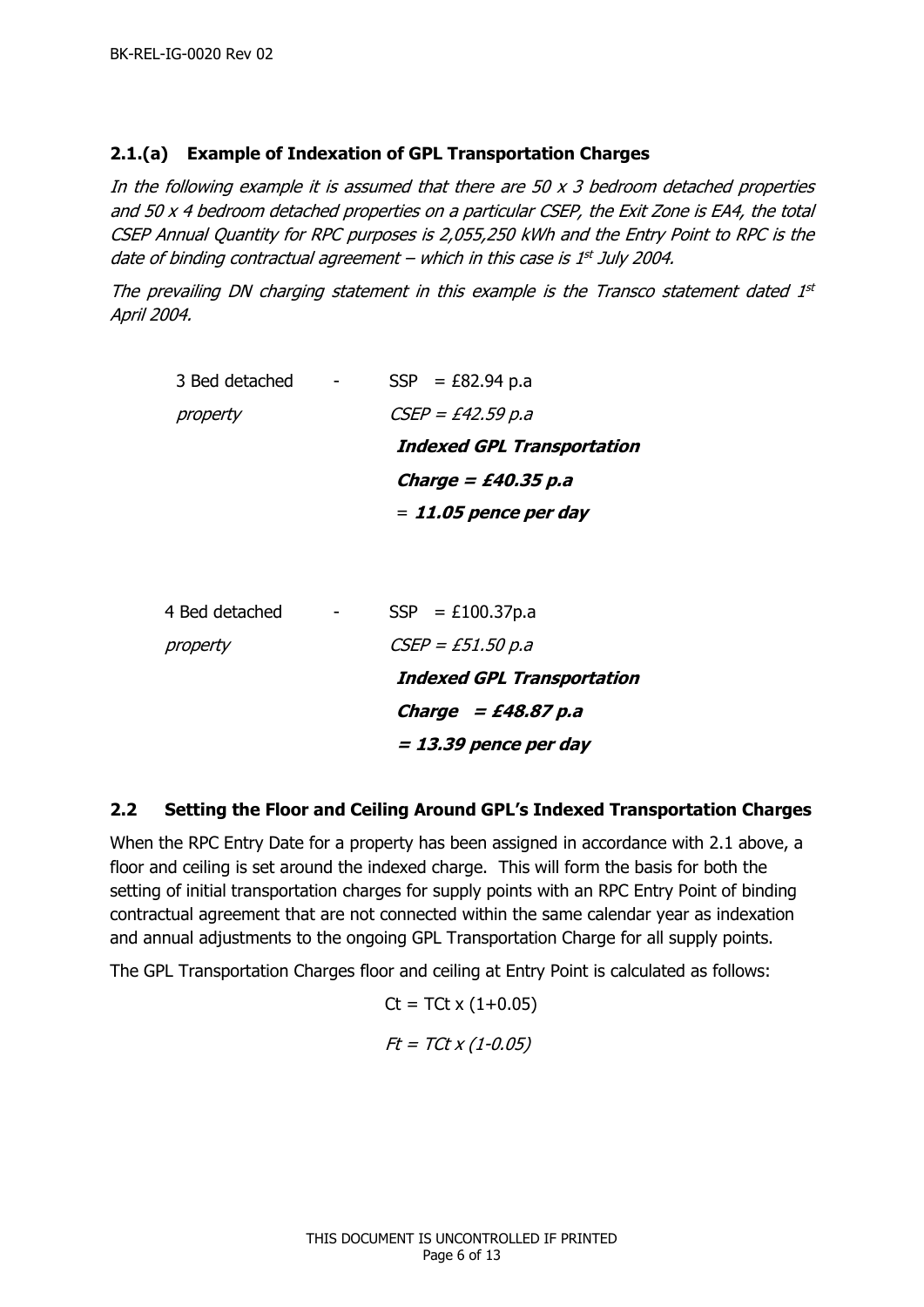# <span id="page-6-0"></span>**2.2(a) Example of GPL Transportation Charge Floor and Ceiling around the Indexed Charge at Entry Point**

Using the same assumptions as in 2.1 (a) and the formula in 2.2 above, a 4 bed detached property would have a ceiling and floor around GPLs indexed charge at year t of £51.31 and £46.43 per annum respectively.



# <span id="page-6-1"></span>**2.3 Setting the Path of the Floor and Ceiling around the GPL Transportation Charge**

Once the floor and ceiling around the indexed GPL Transportation Charge has been set at Entry Point, the path of the floor and ceiling (outside of which GPL's Transportation Charges cannot fall) must also be set for subsequent years using the following formulae:

> ∆r RPI  $Ct = Ct-1 \times (1 - 100) \times (1 + 100)$  ∆r RPI Ft = Ft-1  $\times$  (1 - 100)  $\times$  (1 + 100)

For **New Build Domestic Premises** indexation of the path of the floor and ceiling will apply to the total annual charge ( $E$  per annum).

For **Domestic Infill Premises**, indexation of the path of the floor and ceiling will apply to the unit charges (pence per kWh) at the time the premises entered RPC.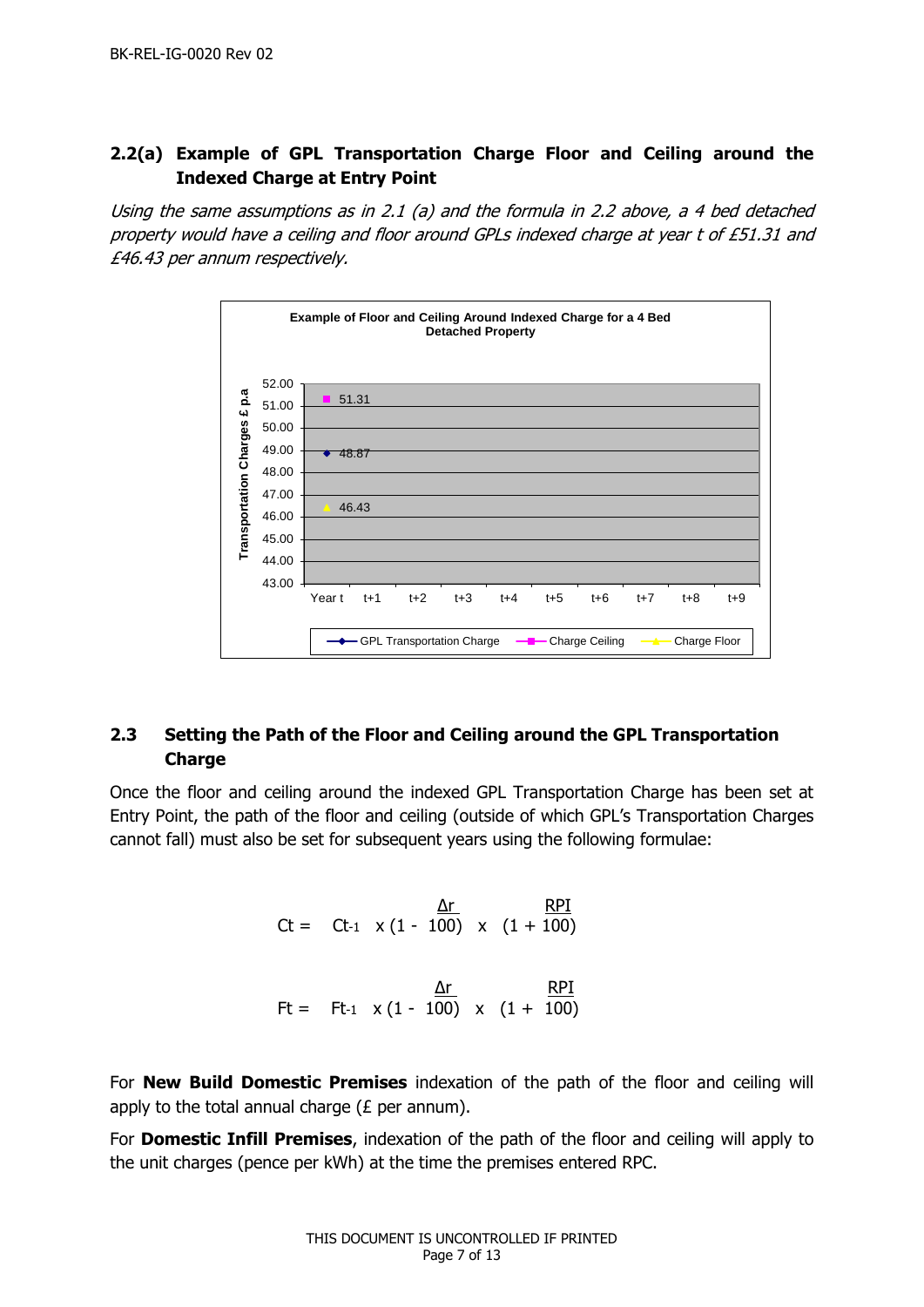For **Industrial and Commercial Supply Points**, the GPL Transportation charge will be the SSP minus the CSEP charge based upon the relevant assessment of annual quantity for the calendar year ahead agreed with the Shipper.

A floor and ceiling is applicable to the unit charges (pence per kWh) and total annual charges for these supply points.

Where a GPL Supply Point is designated as an **Interruptible Supply Point** (pursuant to the GPL Network Code) there will be no variation to the GPL Firm Transportation Charge.

# <span id="page-7-0"></span>**2.3 (a) Example of Path of the Floor and Ceiling around GPLs Transportation Charges**

Using the assumptions as in 2.1 (a), using the formulae in 2.3 and assuming the following RPI figures (actual figures published each October by the Authority) – Year  $t+1 = 2.5\%$ ,  $t+2 = 3\%$ ,  $t+3 = 2.5\%$ ,  $t+4 = 3.5\%$ ,  $t+5 = 4\%$ ,  $t+6 = 2\%$ ,  $t+7 = 2.5\%$ ,  $t+8 = 3\%$  and t+9 = 2%, the path of the floor and ceiling outside of which GPLs Transportation Charges cannot fall are contained in the graph below:



In the above example, the formulae used are as shown in 2.3 and, for year  $t+1$ , the actual values are shown below for ease of reference:

$$
\text{Ceiling for year } t+1 = \frac{1.64}{51.31 \times (1-100)} \times (1+\frac{2.5}{100}) = \text{\textsterling}51.73 \text{ p.a}
$$

 1.64 2.5 Floor for year t+1 = 46.43 x (1 – 100 ) x (1+ 100 ) = £46.81 p.a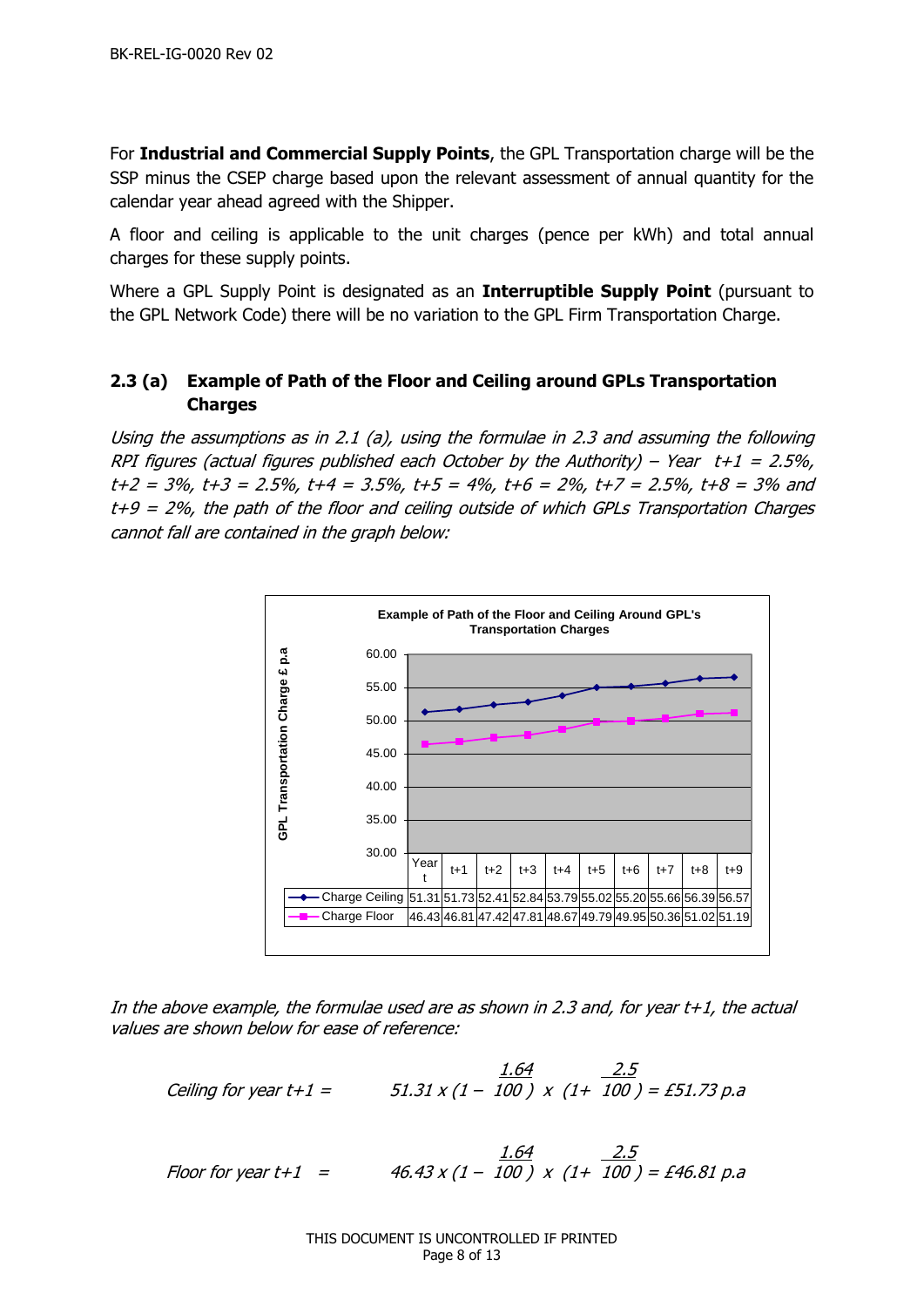# <span id="page-8-0"></span>**2.4 Initial Transportation Charges for Supply Points with an RPC Entry Date which is the date of Binding Contractual Agreement**

Where GPL chooses option 2.1 i)above for a particular CSEP, all individual property charges, irrespective of actual connection date, will be indexed at SSP minus CSEP at the date of binding contractual agreement.

All Supply Points connected within the same calendar year as the date of binding contractual agreement will be charged at SSP minus the CSEP.

For all supply points connected in subsequent years, the Initial Transportation Charge levied by GPL will be set in accordance with the following formulae:

$$
TC_{t} = TC_{t-1} \times (1 + \frac{wSSPr}{100})
$$
\n18.1

\n19.2

\n10.3

\n10.4

\n11.4

\n10.5

\n11.6

\n11.7

\n12.8

\n13.9

\n14.100

\n15.10

\n16.11

\n17.12

\n18.13

\n19.14

\n10.15

\n10.16

\n11.17

\n11.18

\n12.19

\n13.19

\n14.100

\n15.19

\n16.19

\n17.10

\n18.10

\n19.11

\n10.10

\n11.10

\n12.11

\n13.10

\n14.100

\n15.10

\n16.11

\n17.11

\n18.12

\n19.13

\n10.14

\n11.10

\n11.10

\n12.11

\n13.10

\n14.100

\n15.10

\n16.11

\n17.11

\n18.12

\n19.13

\n10.15

\n10.16

\n11.17

\n12.18

\n13.10

\n14.100

\n15.10

\n16.10

\n17.11

\n18.12

\n19.13

\n10.10

\n11.10

\n12.11

\n13.10

\n14.100

\n15.10

\n16.1

 $T$ Ct = Ft

Charges under option 2.1 i) ensure that all similar property types receive the same level of transportation charge regardless of physical connection date.

# <span id="page-8-1"></span>**2.4 (a) Example of Initial Transportation Charges for Supply Points with an RPC Entry Date which is the date of Binding Contractual Agreement**

Assuming details as in 2.3 (a), using the formulae in 2.4 and assuming that;

 $wSSPr$  for years t+1 to t+4 are 1%, 2%, 1.75%, 2% and 2% respectively

the Initial Transportation Charge levied by GPL shown in the following graph – for example, a 4 bed detached property connecting in Year t+4 would have the same initial charge as a 4 bed detached property connecting in year t: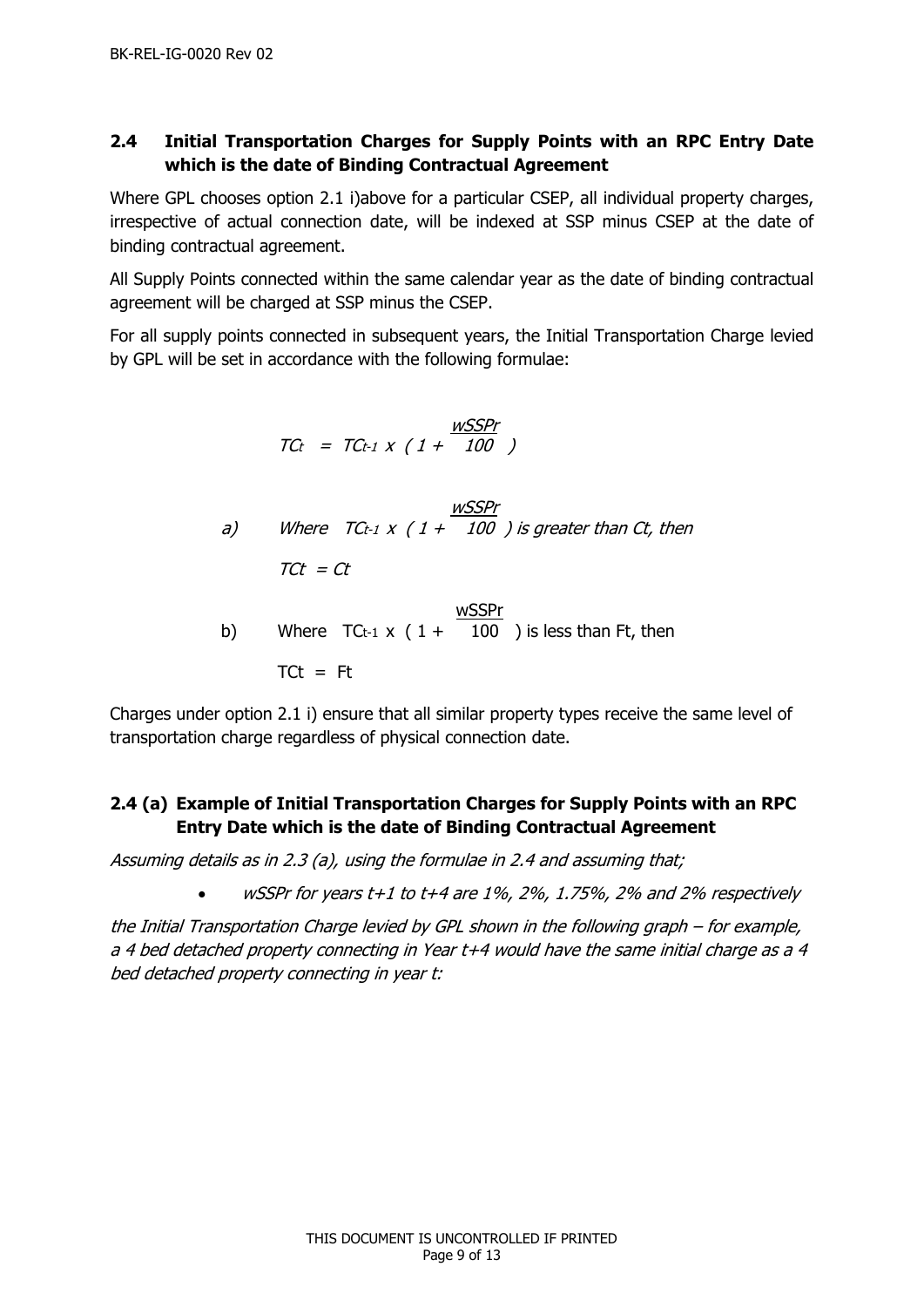

In the above example, the following formulae are used

$$
TCt = TCt-1 \times (1 + \frac{WSSPr}{100})
$$
; or

$$
\frac{1.0}{48.87 \times (1 + 100)} = \text{£}49.36
$$

Therefore, where the Ft = £46.81 and  $Ct = \text{\textsterling}51.73$  then the

### **TCt (GPL Charge in year t+1) = £49.36 p.a.**

# <span id="page-9-0"></span>**2.5 Initial Charges for Supply Points with an RPC Entry Date which is the Date of Connection of Individual Premises**

Where GPL choose an Entry Date of option 2.1 ii), the RPC Entry Date for many of the properties will differ according to date of actual connection.

The Initial Charge set in these circumstances will be:

**SSP - CSEP** at the date of connection for each individual property.

# <span id="page-9-1"></span>**2.6 Annually Adjusted RPC Transportation Charges**

GPL shall adjust its transportation charges on  $1<sup>st</sup>$  January each year in accordance with the formulae contained in 2.4.

Where the RPC Entry Date is within the period of 1<sup>st</sup> October to 31<sup>st</sup> December, GPL are not required to adjust transportation charges on the  $1<sup>st</sup>$  January immediately following but can adjust charges on each  $1<sup>st</sup>$  January thereafter.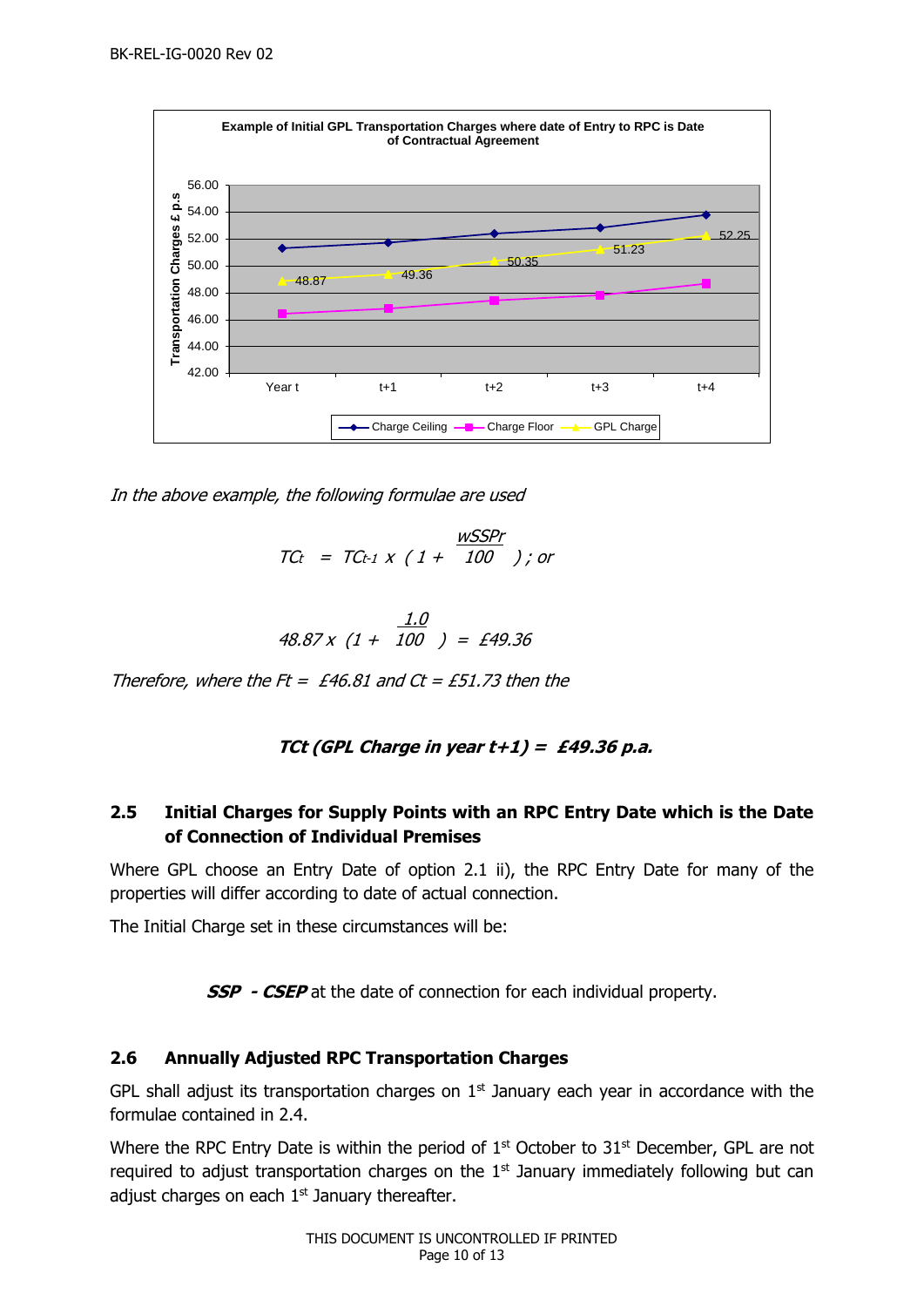Once the RPC Entry Date has been assigned, all future transportation charges must be set in accordance with the formulae contained in 2.4 for a period of no less than ten years from Entry Date.

## <span id="page-10-0"></span>**2.6(a) Example of GPL Annually Adjusted Transportation Charges**

Assuming details as in 2.3 (a), using the formulae in 2.4 and also assuming;

• wSSPr for years t+1 to t+9 of 2%, 1.75%, 2%, 2%, 3%, 4%, 5%, and 6% respectively

the annually adjusted GPL Transportation Charges would be as shown in the following graph:



### <span id="page-10-1"></span>**2.7 Annual Quantity**

### <span id="page-10-2"></span>**2.7.1 New Build Domestic Premises**

For the avoidance of doubt, for new build domestic premises the AQ will be set in accordance with the table contained within the IGT UNC or any subsequent amendments or revisions as approved by Ofgem.

Once established, the AQ value assigned will remain fixed for the purposes of deriving GPL Transportation Charges whilst RPC charging arrangements apply.

### <span id="page-10-3"></span>**2.7.2 Industrial and Commercial and Domestic Infill Premises**

For Industrial & Commercial and Domestic Infill premises, the AQ will be agreed by both the Shipper and GPL at the time of the original siteworks.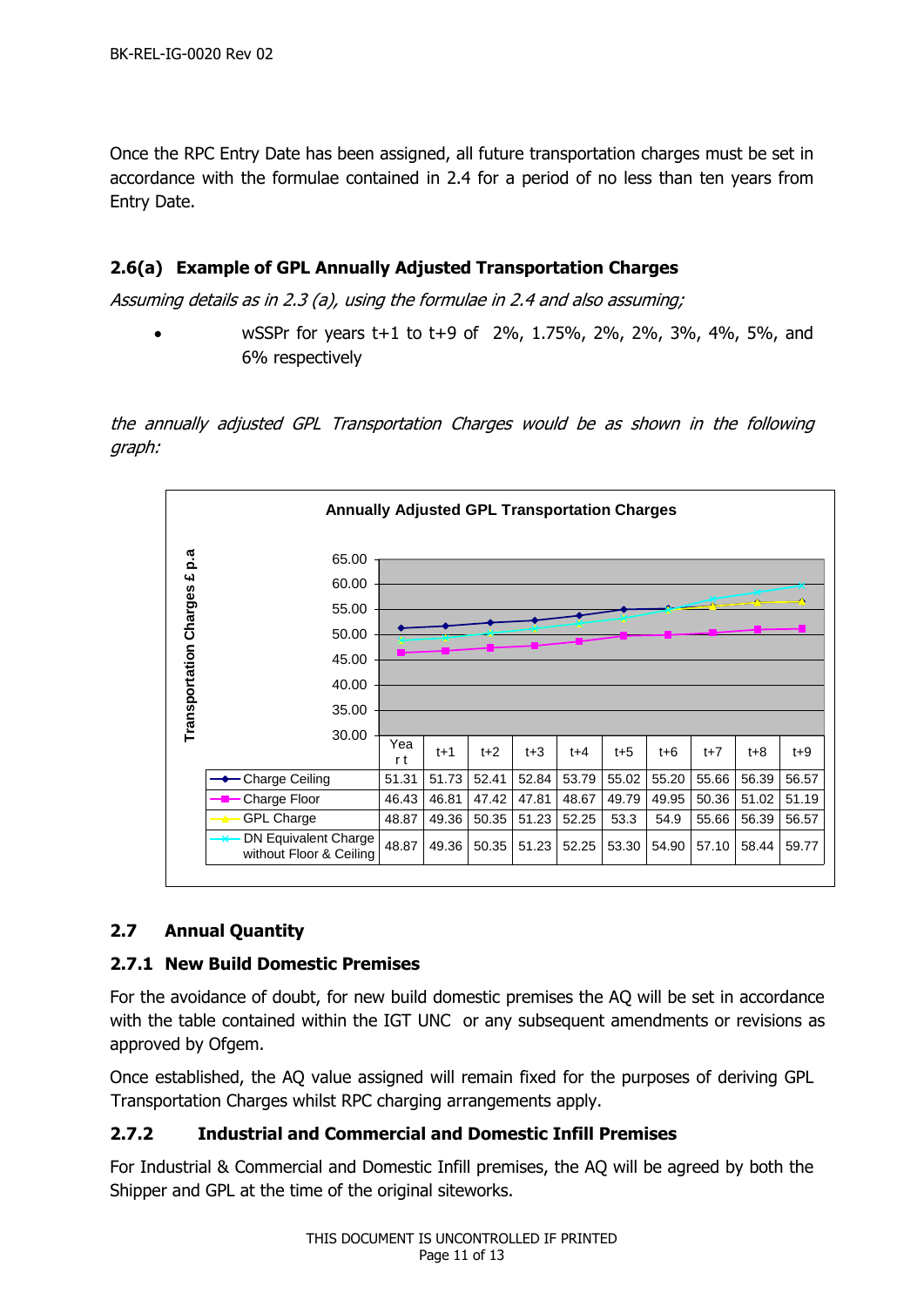Any subsequent amendments made to the original AQ value for the purposes of deriving the GPL Transportation Charge will only become effective as at the  $1<sup>st</sup>$  January immediately following any such AQ amendment.

#### <span id="page-11-0"></span>**2.8 Domestic Infill Transportation Surcharge**

Where GPL provide transportation services to domestic infill premises, a maximum surcharge of 0.3412 pence per kWh can be applied adjusted on 1 January each subsequent year by a factor of:

$$
\frac{RPI}{(1 + 100)}
$$

This surcharge will have a maximum duration of 20 years from when the surcharge to the relevant Shipper first falls due.

# <span id="page-11-1"></span>**3. GPL Gas Transportation Charging Methodology for Legacy Supply Points previously owned by GTC and UGI**

#### <span id="page-11-2"></span>**3.1 Domestic Smaller Supply Points with an AQ not greater than 73,200 kWh**

The current GPL Gas Transportation Charge for all legacy domestic smaller supply points previously owned by GTC and UGI is determined in accordance with the table below.

| <b>House Type</b>  | SW, NT, WS, SO | WN, SE, NW, EA,<br>EM, WM, NE | NO, SC        |
|--------------------|----------------|-------------------------------|---------------|
|                    | Pence per Day  | Pence per Day                 | Pence per Day |
| 1 Bed              | 10.20          | 10.81                         | 11.41         |
| 2BF, 2BT           | 11.70          | 12.44                         | 13.19         |
| 2BS, 2BD, 3BT, 3BF | 12.62          | 13.45                         | 14.28         |
| 3BS, 2BB           | 13.85          | 14.78                         | 15.69         |
| 3BD, 3BB           | 16.28          | 17.42                         | 18.56         |
| 4BD, 4BT, 4BS      | 19.03          | 20.40                         | 21.77         |
| 5BD, 5BS, 6BD      | 27.23          | 29.31                         | 31.40         |

Table of daily domestic smaller supply point charges for Legacy Supply Points previously owned by GTC and UGI

These charges will remain fixed in absolute terms until the migration to RPC charging arrangements occurs on 31 December 2010 or 31 December 2020 as appropriate, therefore in real terms, Shippers will benefit from price reductions in each year that the RPI is positive.